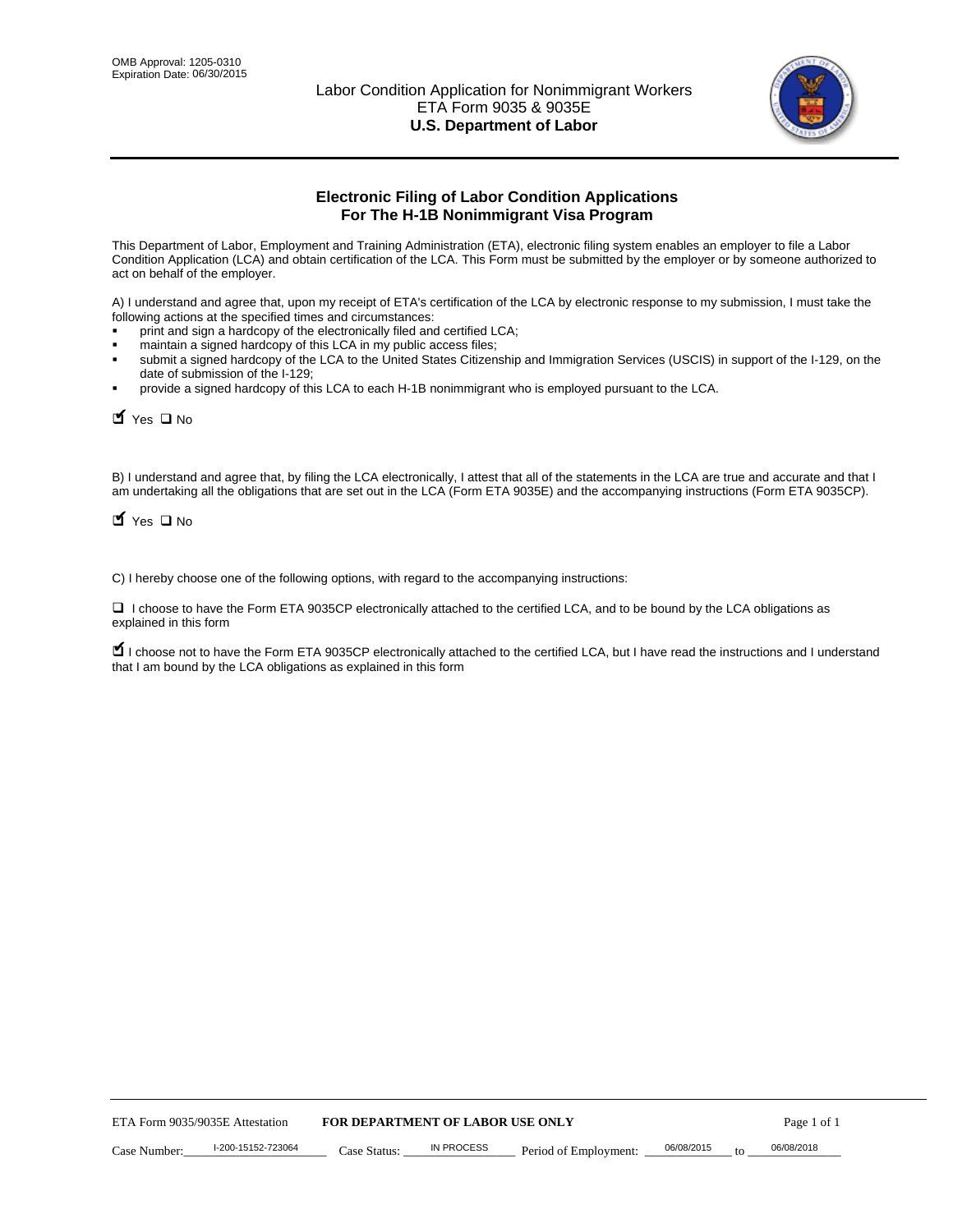# Labor Condition Application for Nonimmigrant Workers ETA Form 9035 & 9035E **U.S. Department of Labor**



*Please read and review the filing instructions carefully before completing the ETA Form 9035 or 9035E. A copy of the instructions can be found at http://www.foreignlaborcert.doleta.gov/. In accordance with Federal Regulations at 20 CFR 655.730(b), incomplete or obviously inaccurate Labor Condition Applications (LCAs) will not be certified by the Department of Labor. If the employer has received permission from the Administrator of the Office of Foreign Labor Certification to submit this form non-electronically, ALL required fields/items containing an asterisk ( \* ) must be completed as well as any fields/items where a response is conditional as indicated by the section ( § ) symbol.* 

# **A. Employment-Based Nonimmigrant Visa Information**

1. Indicate the type of visa classification supported by this application *(Write classification symbol)*: \*

# **B. Temporary Need Information**

| 1. Indicate the type of visa classification supported by this application (Write classification symbol): *                                                              |                                                |                                                 |                                              | $H-1B$                    |
|-------------------------------------------------------------------------------------------------------------------------------------------------------------------------|------------------------------------------------|-------------------------------------------------|----------------------------------------------|---------------------------|
| <b>B. Temporary Need Information</b>                                                                                                                                    |                                                |                                                 |                                              |                           |
| 1. Job Title *<br>PROGRAMMER/ANALYST                                                                                                                                    |                                                |                                                 |                                              |                           |
| 2. SOC (ONET/OES) code *<br>3. SOC (ONET/OES) occupation title *                                                                                                        |                                                |                                                 |                                              |                           |
| 15-1131                                                                                                                                                                 | <b>COMPUTER PROGRAMMERS</b>                    |                                                 |                                              |                           |
| 4. Is this a full-time position? *                                                                                                                                      |                                                |                                                 | <b>Period of Intended Employment</b>         |                           |
| $\blacksquare$ Yes<br>$\square$ No                                                                                                                                      | 5. Begin Date *<br>06/08/2015<br>(mm/dd/yyyy)  |                                                 | 6. End Date *<br>(mm/dd/yyyy)                | 06/08/2018                |
| 7. Worker positions needed/basis for the visa classification supported by this application                                                                              |                                                |                                                 |                                              |                           |
| Total Worker Positions Being Requested for Certification *<br>1                                                                                                         |                                                |                                                 |                                              |                           |
| Basis for the visa classification supported by this application<br>(indicate the total workers in each applicable category based on the total workers identified above) |                                                |                                                 |                                              |                           |
| 0<br>a. New employment *                                                                                                                                                |                                                | 0                                               | d. New concurrent employment *               |                           |
| b. Continuation of previously approved employment *<br>without change with the same employer                                                                            |                                                | 0                                               | e. Change in employer *                      |                           |
| 0<br>c. Change in previously approved employment *                                                                                                                      |                                                | 0                                               | f. Amended petition *                        |                           |
| C. Employer Information                                                                                                                                                 |                                                |                                                 |                                              |                           |
| 1. Legal business name *<br>MARLABS, INC.                                                                                                                               |                                                |                                                 |                                              |                           |
| 2. Trade name/Doing Business As (DBA), if applicable NA                                                                                                                 |                                                |                                                 |                                              |                           |
| 3. Address 1 *<br>1 CORPORATE PLACE SOUTH FL3                                                                                                                           |                                                |                                                 |                                              |                           |
| 4. Address 2<br>NA.                                                                                                                                                     |                                                |                                                 |                                              |                           |
| 5. City *<br><b>PISCATAWAY</b>                                                                                                                                          |                                                | $\overline{6. \quad \text{State}}^*_{\quad NJ}$ |                                              | 7. Postal code *<br>08854 |
| 8. Country *<br>UNITED STATES OF AMERICA                                                                                                                                |                                                | 9. Province<br><b>NA</b>                        |                                              |                           |
| 10. Telephone number * 7326941000                                                                                                                                       |                                                | 11. Extension $N/A$                             |                                              |                           |
| 12. Federal Employer Identification Number (FEIN from IRS) *<br>541816287                                                                                               |                                                | 541511                                          | 13. NAICS code (must be at least 4-digits) * |                           |
|                                                                                                                                                                         |                                                |                                                 |                                              |                           |
| ETA Form 9035/9035E<br>I-200-15152-723064<br>Case Number:<br>$Case$ Statue                                                                                              | FOR DEPARTMENT OF LABOR USE ONLY<br>IN PROCESS | Period of Employment:                           | 06/08/2015                                   | Page 1 of 5<br>06/08/2018 |

# **C. Employer Information**

| 1. Legal business name *<br>MARLABS, INC.                    |                                              |                           |
|--------------------------------------------------------------|----------------------------------------------|---------------------------|
| 2. Trade name/Doing Business As (DBA), if applicable NA      |                                              |                           |
| 3. Address 1 *<br>1 CORPORATE PLACE SOUTH FL3                |                                              |                           |
| 4. Address 2<br><b>NA</b>                                    |                                              |                           |
| 5. City *<br><b>PISCATAWAY</b>                               | 6. State *<br><b>NJ</b>                      | 7. Postal code *<br>08854 |
| 8. Country *                                                 | 9. Province                                  |                           |
| UNITED STATES OF AMERICA                                     | NA.                                          |                           |
| 10. Telephone number *<br>7326941000                         | 11. Extension<br>N/A                         |                           |
| 12. Federal Employer Identification Number (FEIN from IRS) * | 13. NAICS code (must be at least 4-digits) * |                           |
| 541816287                                                    | 541511                                       |                           |

# ETA Form 9035/9035E **FOR DEPARTMENT OF LABOR USE ONLY** Page 1 of 5<br>Case Number: 1-200-15152-723064 Case Status: IN PROCESS Period of Employment: 06/08/2015 to 06/08/2018

Case Number: 1-200-15152-723064 Case Status: IN PROCESS Period of Employment: 06/08/2015 to 06/08/2018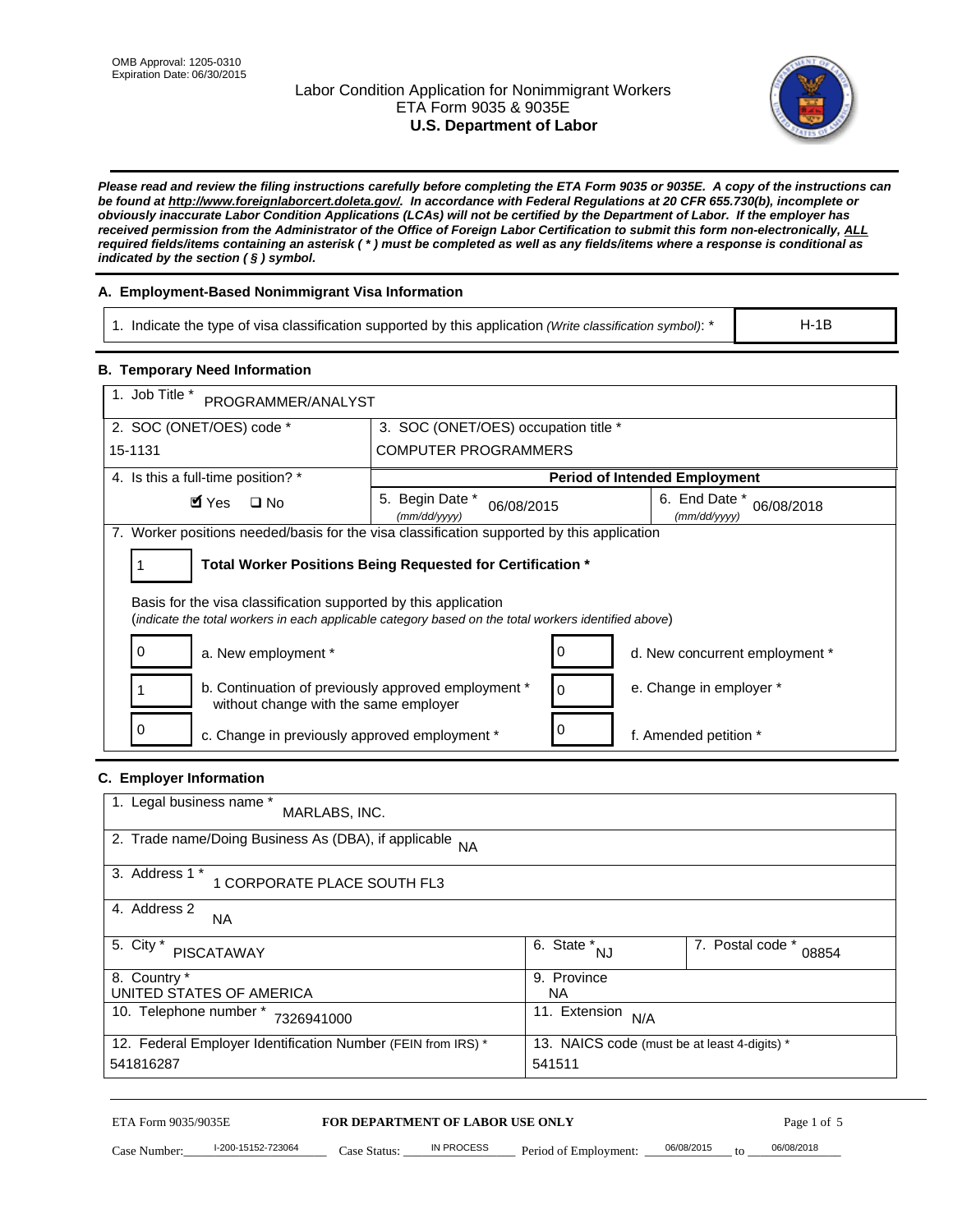

# **D. Employer Point of Contact Information**

**Important Note**: The information contained in this Section must be that of an employee of the employer who is authorized to act on behalf of the employer in labor certification matters. The information in this Section must be different from the agent or attorney information listed in Section E, unless the attorney is an employee of the employer.

| 1. Contact's last (family) name *                  | 2. First (given) name * |                                  | 3. Middle name(s) *       |  |  |
|----------------------------------------------------|-------------------------|----------------------------------|---------------------------|--|--|
| <b>VIDYADHARAN</b>                                 | <b>SANJAY</b>           |                                  | <b>NA</b>                 |  |  |
| 4. Contact's job title *<br><b>GENERAL COUNSEL</b> |                         |                                  |                           |  |  |
| 5. Address 1 *<br>ONE CORPORATE PLACE SOUTH FL3    |                         |                                  |                           |  |  |
| 6. Address 2<br>N/A                                |                         |                                  |                           |  |  |
| 7. City $*$<br><b>PISCATAWAY</b>                   |                         | $\overline{8}$ . State $*$<br>NJ | 9. Postal code *<br>08854 |  |  |
| 10. Country *<br>UNITED STATES OF AMERICA          |                         | 11. Province<br>ΝA               |                           |  |  |
| Extension<br>12. Telephone number *<br>13.         |                         | 14. E-Mail address               |                           |  |  |
| 4326941000<br>1600                                 |                         | SANJAY@MARLABS.COM               |                           |  |  |

# **E. Attorney or Agent Information (If applicable)**

| VIDYADHARAN                                                                                                                                         | SANJAY                           |                           |                                          | <b>NA</b>        |                                                      |             |
|-----------------------------------------------------------------------------------------------------------------------------------------------------|----------------------------------|---------------------------|------------------------------------------|------------------|------------------------------------------------------|-------------|
| 4. Contact's job title * GENERAL COUNSEL                                                                                                            |                                  |                           |                                          |                  |                                                      |             |
| 5. Address 1 * ONE CORPORATE PLACE SOUTH FL3                                                                                                        |                                  |                           |                                          |                  |                                                      |             |
| 6. Address 2<br>N/A                                                                                                                                 |                                  |                           |                                          |                  |                                                      |             |
| 7. City * PISCATAWAY                                                                                                                                |                                  | 8. State $*_{NJ}$         |                                          | 9. Postal code * | 08854                                                |             |
| 10. Country *<br>UNITED STATES OF AMERICA                                                                                                           |                                  | 11. Province<br><b>NA</b> |                                          |                  |                                                      |             |
| 12. Telephone number *<br>4326941000                                                                                                                | 13. Extension<br>1600            |                           | 14. E-Mail address<br>SANJAY@MARLABS.COM |                  |                                                      |             |
| E. Attorney or Agent Information (If applicable)                                                                                                    |                                  |                           |                                          |                  |                                                      |             |
| 1. Is the employer represented by an attorney or agent in the filing of this application? *<br>If "Yes", complete the remainder of Section E below. |                                  |                           |                                          |                  | $\Box$ Yes                                           | <b>A</b> No |
| 2. Attorney or Agent's last (family) name §                                                                                                         | 3. First (given) name §          |                           |                                          |                  | 4. Middle name(s) $\sqrt{s}$                         |             |
| N/A                                                                                                                                                 | N/A                              |                           |                                          | N/A              |                                                      |             |
| 5. Address 1 $\frac{1}{9}$ N/A                                                                                                                      |                                  |                           |                                          |                  |                                                      |             |
| 6. Address 2<br>N/A                                                                                                                                 |                                  |                           |                                          |                  |                                                      |             |
| 7. City §<br>N/A                                                                                                                                    |                                  | 8. State §<br>N/A         |                                          |                  | 9. Postal code §                                     |             |
| 10. Country §<br>N/A                                                                                                                                |                                  | 11. Province<br>N/A       |                                          |                  |                                                      |             |
| 12. Telephone number §                                                                                                                              | 13. Extension                    | 14. E-Mail address        |                                          |                  |                                                      |             |
| N/A                                                                                                                                                 | N/A                              | N/A                       |                                          |                  |                                                      |             |
| 15. Law firm/Business name §                                                                                                                        |                                  |                           | 16. Law firm/Business FEIN §             |                  |                                                      |             |
| N/A                                                                                                                                                 |                                  |                           | N/A                                      |                  |                                                      |             |
| 17. State Bar number (only if attorney) §                                                                                                           |                                  |                           | standing (only if attorney) §            |                  | 18. State of highest court where attorney is in good |             |
| N/A                                                                                                                                                 |                                  | N/A                       |                                          |                  |                                                      |             |
| 19. Name of the highest court where attorney is in good standing (only if attorney) §                                                               |                                  |                           |                                          |                  |                                                      |             |
| N/A                                                                                                                                                 |                                  |                           |                                          |                  |                                                      |             |
|                                                                                                                                                     |                                  |                           |                                          |                  |                                                      |             |
|                                                                                                                                                     |                                  |                           |                                          |                  |                                                      |             |
|                                                                                                                                                     |                                  |                           |                                          |                  |                                                      |             |
|                                                                                                                                                     |                                  |                           |                                          |                  |                                                      |             |
|                                                                                                                                                     |                                  |                           |                                          |                  |                                                      |             |
|                                                                                                                                                     |                                  |                           |                                          |                  |                                                      |             |
|                                                                                                                                                     |                                  |                           |                                          |                  |                                                      |             |
| ETA Form 9035/9035E                                                                                                                                 | FOR DEPARTMENT OF LABOR USE ONLY |                           |                                          |                  | Page 2 of 5                                          |             |
| I-200-15152-723064                                                                                                                                  | <b>IN PROCESS</b>                |                           |                                          | 06/08/2015       | 06/08/2018                                           |             |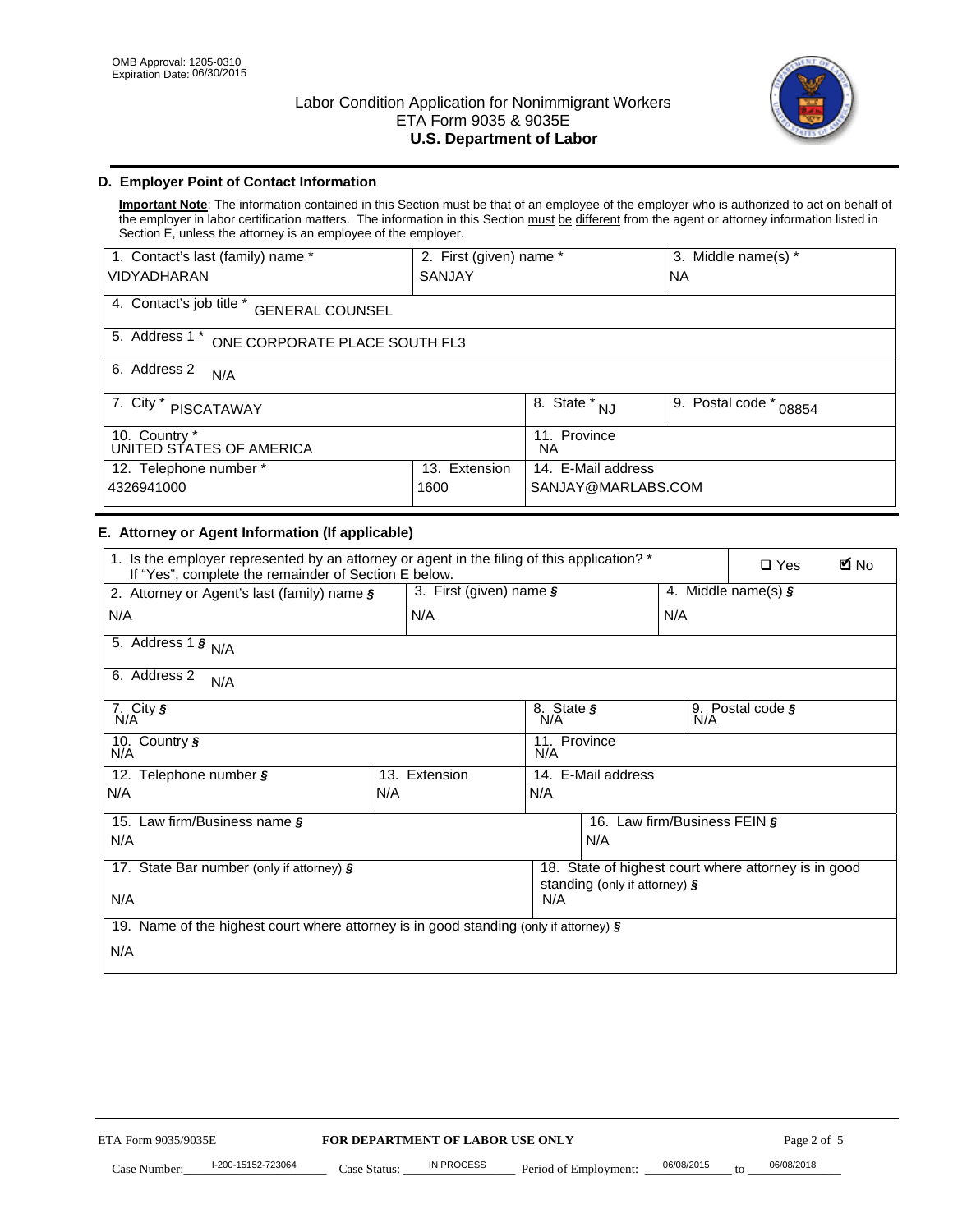# Labor Condition Application for Nonimmigrant Workers ETA Form 9035 & 9035E **U.S. Department of Labor**



| F. Rate of Pay              |                                          |
|-----------------------------|------------------------------------------|
| 1. Wage Rate (Required)     | 2. Per: (Choose only one) *              |
| 65500.00<br>From: \$<br>$*$ |                                          |
| N/A<br>To: \$               | □ Hour □ Week □ Bi-Weekly □ Month ■ Year |

## **G. Employment and Prevailing Wage Information**

#### *a. Place of Employment 1*

| From: \$                                                                                                                                                                                                                                                                                                                                                                                                                                                                          | 65500.00<br>$\ast$                                                                                                                                                                                                                                                                                                                                           | $\Box$ Hour                                                   | $\Box$ Week<br>□ Bi-Weekly                            | $\blacksquare$ Year<br>$\Box$ Month |  |
|-----------------------------------------------------------------------------------------------------------------------------------------------------------------------------------------------------------------------------------------------------------------------------------------------------------------------------------------------------------------------------------------------------------------------------------------------------------------------------------|--------------------------------------------------------------------------------------------------------------------------------------------------------------------------------------------------------------------------------------------------------------------------------------------------------------------------------------------------------------|---------------------------------------------------------------|-------------------------------------------------------|-------------------------------------|--|
| To: $$$                                                                                                                                                                                                                                                                                                                                                                                                                                                                           | N/A                                                                                                                                                                                                                                                                                                                                                          |                                                               |                                                       |                                     |  |
| G. Employment and Prevailing Wage Information<br>Important Note: It is important for the employer to define the place of intended employment with as much geographic specificity as possible<br>The place of employment address listed below must be a physical location and cannot be a P.O. Box. The employer may use this section<br>to identify up to three (3) physical locations and corresponding prevailing wages covering each location where work will be performed and |                                                                                                                                                                                                                                                                                                                                                              |                                                               |                                                       |                                     |  |
| the electronic system will accept up to 3 physical locations and prevailing wage information. If the employer has received approval from the<br>Department of Labor to submit this form non-electronically and the work is expected to be performed in more than one location, an<br>attachment must be submitted in order to complete this section.<br>a. Place of Employment 1                                                                                                  |                                                                                                                                                                                                                                                                                                                                                              |                                                               |                                                       |                                     |  |
| 1. Address 1 *<br>6150 TRENTON LANE,                                                                                                                                                                                                                                                                                                                                                                                                                                              |                                                                                                                                                                                                                                                                                                                                                              |                                                               |                                                       |                                     |  |
| 2. Address 2                                                                                                                                                                                                                                                                                                                                                                                                                                                                      |                                                                                                                                                                                                                                                                                                                                                              |                                                               |                                                       |                                     |  |
| 3. City $*$<br><b>PLYMOUTH</b>                                                                                                                                                                                                                                                                                                                                                                                                                                                    |                                                                                                                                                                                                                                                                                                                                                              |                                                               | 4. County *<br><b>HENNEPIN COUNTY</b>                 |                                     |  |
| 5. State/District/Territory *<br>MN                                                                                                                                                                                                                                                                                                                                                                                                                                               |                                                                                                                                                                                                                                                                                                                                                              |                                                               | 6. Postal code *<br>55442                             |                                     |  |
|                                                                                                                                                                                                                                                                                                                                                                                                                                                                                   | Prevailing Wage Information (corresponding to the place of employment location listed above)                                                                                                                                                                                                                                                                 |                                                               |                                                       |                                     |  |
| 7. Agency which issued prevailing wage §<br>N/A                                                                                                                                                                                                                                                                                                                                                                                                                                   |                                                                                                                                                                                                                                                                                                                                                              | N/A                                                           | 7a. Prevailing wage tracking number (if applicable) § |                                     |  |
| 8. Wage level *<br>$\Box$                                                                                                                                                                                                                                                                                                                                                                                                                                                         | <b>M</b><br>$\Box$<br>III                                                                                                                                                                                                                                                                                                                                    | $\Box$ IV<br>$\Box$ N/A                                       |                                                       |                                     |  |
| 9. Prevailing wage *<br>\$                                                                                                                                                                                                                                                                                                                                                                                                                                                        | 65416.00                                                                                                                                                                                                                                                                                                                                                     | 10. Per: (Choose only one) *<br>$\Box$ Hour<br>$\square$ Week | □ Bi-Weekly                                           | ■ Year<br>$\Box$ Month              |  |
| 11. Prevailing wage source (Choose only one) *                                                                                                                                                                                                                                                                                                                                                                                                                                    | <b>¤</b> OES<br><b>CBA</b>                                                                                                                                                                                                                                                                                                                                   | <b>DBA</b><br>$\Box$                                          | □ SCA                                                 | Other                               |  |
| 11a. Year source published *                                                                                                                                                                                                                                                                                                                                                                                                                                                      | 11b. If "OES", and SWA/NPC did not issue prevailing wage OR "Other" in question 11,<br>specify source $\boldsymbol{\S}$                                                                                                                                                                                                                                      |                                                               |                                                       |                                     |  |
| 2014                                                                                                                                                                                                                                                                                                                                                                                                                                                                              | OFLC ONLINE DATA CENTER                                                                                                                                                                                                                                                                                                                                      |                                                               |                                                       |                                     |  |
| H. Employer Labor Condition Statements                                                                                                                                                                                                                                                                                                                                                                                                                                            |                                                                                                                                                                                                                                                                                                                                                              |                                                               |                                                       |                                     |  |
| I Important Note: In order for your application to be processed, you MUST read Section H of the Labor Condition Application – General<br>Instructions Form ETA 9035CP under the heading "Employer Labor Condition Statements" and agree to all four (4) labor condition statements<br>summarized below:                                                                                                                                                                           | (1) Wages: Pay nonimmigrants at least the local prevailing wage or the employer's actual wage, whichever is higher, and pay for non-                                                                                                                                                                                                                         |                                                               |                                                       |                                     |  |
| (2)<br>workers similarly employed.                                                                                                                                                                                                                                                                                                                                                                                                                                                | productive time. Offer nonimmigrants benefits on the same basis as offered to U.S. workers.<br>Working Conditions: Provide working conditions for nonimmigrants which will not adversely affect the working conditions of                                                                                                                                    |                                                               |                                                       |                                     |  |
| (3)<br>employment.<br>(4)                                                                                                                                                                                                                                                                                                                                                                                                                                                         | Strike, Lockout, or Work Stoppage: There is no strike, lockout, or work stoppage in the named occupation at the place of<br>Notice: Notice to union or to workers has been or will be provided in the named occupation at the place of employment. A copy of<br>this form will be provided to each nonimmigrant worker employed pursuant to the application. |                                                               |                                                       |                                     |  |
| 1. I have read and agree to Labor Condition Statements 1, 2, 3, and 4 above and as fully explained in Section H<br>of the Labor Condition Application - General Instructions - Form ETA 9035CP. *                                                                                                                                                                                                                                                                                 |                                                                                                                                                                                                                                                                                                                                                              |                                                               |                                                       | <b>Ø</b> Yes<br>$\square$ No        |  |
| ETA Form 9035/9035E                                                                                                                                                                                                                                                                                                                                                                                                                                                               | <b>FOR DEPARTMENT OF LABOR USE ONLY</b>                                                                                                                                                                                                                                                                                                                      |                                                               |                                                       | Page 3 of 5                         |  |
| I-200-15152-723064<br>Case Number:                                                                                                                                                                                                                                                                                                                                                                                                                                                | <b>IN PROCESS</b><br>Case Status:                                                                                                                                                                                                                                                                                                                            | Period of Employment:                                         | 06/08/2015                                            | 06/08/2018                          |  |

#### **H. Employer Labor Condition Statements**

- (1) **Wages:** Pay nonimmigrants at least the local prevailing wage or the employer's actual wage, whichever is higher, and pay for nonproductive time. Offer nonimmigrants benefits on the same basis as offered to U.S. workers.
- (2) **Working Conditions:** Provide working conditions for nonimmigrants which will not adversely affect the working conditions of workers similarly employed.
- (3) **Strike, Lockout, or Work Stoppage:** There is no strike, lockout, or work stoppage in the named occupation at the place of employment.
- (4) **Notice:** Notice to union or to workers has been or will be provided in the named occupation at the place of employment. A copy of this form will be provided to each nonimmigrant worker employed pursuant to the application.

| 1. I have read and agree to Labor Condition Statements 1, 2, 3, and 4 above and as fully explained in Section H | Øl Yes | $\Box$ No |
|-----------------------------------------------------------------------------------------------------------------|--------|-----------|
| of the Labor Condition Application – General Instructions – Form ETA 9035CP. *                                  |        |           |

| ETA Form 9035/9035E |                    | <b>FOR DEPARTMENT OF LABOR USE ONLY</b> |            |                       | Page 3 of 5 |                 |            |
|---------------------|--------------------|-----------------------------------------|------------|-----------------------|-------------|-----------------|------------|
| Case Number:        | I-200-15152-723064 | Case Status:                            | IN PROCESS | Period of Employment: | 06/08/2015  | 10 <sup>1</sup> | 06/08/2018 |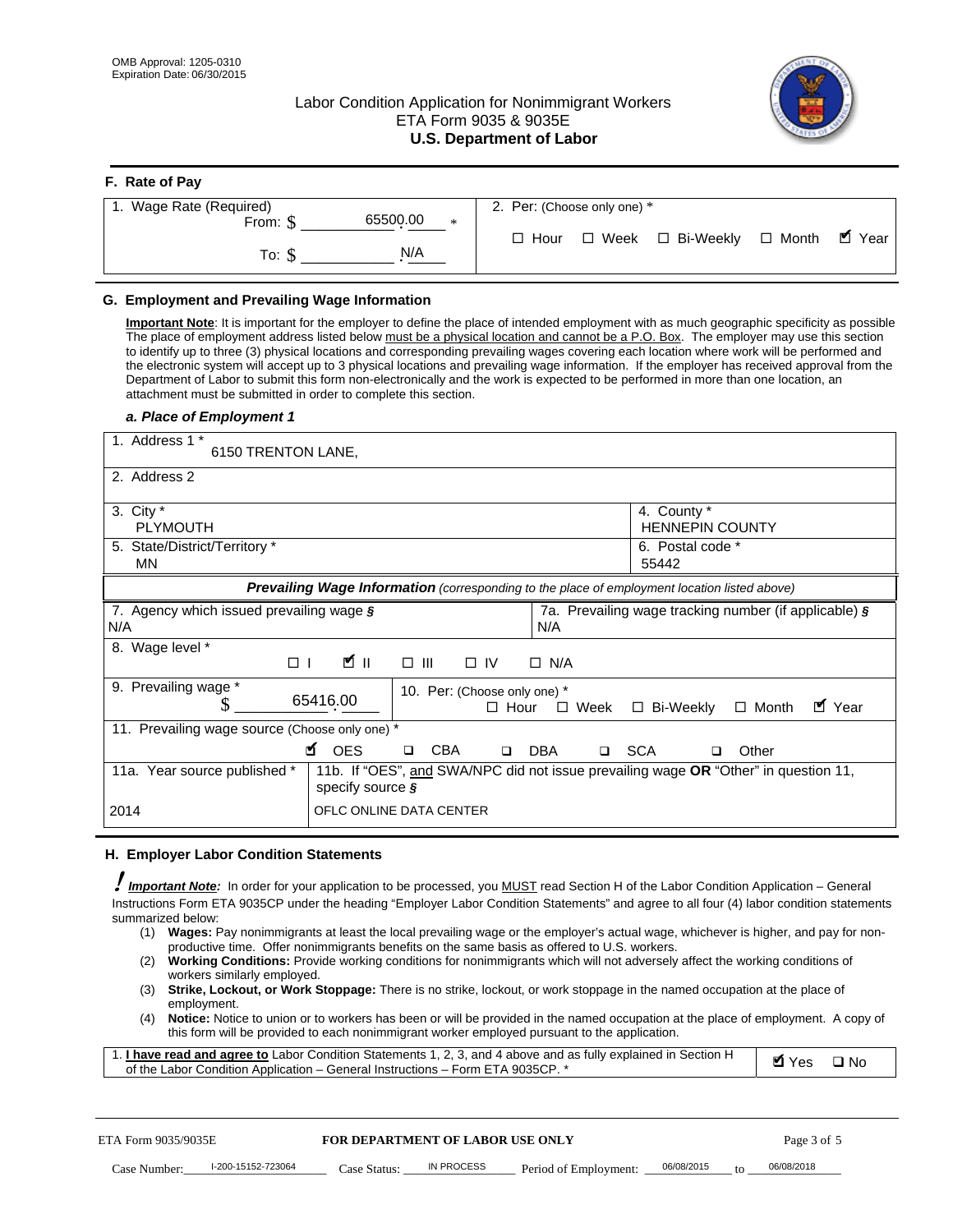

#### **I. Additional Employer Labor Condition Statements – H-1B Employers ONLY**

!**Important Note***:* In order for your H-1B application to be processed, you MUST read Section I – Subsection 1 of the Labor Condition Application – General Instructions Form ETA 9035CP under the heading "Additional Employer Labor Condition Statements" and answer the questions below.

#### *a. Subsection 1*

| 1. Is the employer H-1B dependent? $\S$                                                                                                                                                                                                 | Myes                                          | $\Box$ No              |  |
|-----------------------------------------------------------------------------------------------------------------------------------------------------------------------------------------------------------------------------------------|-----------------------------------------------|------------------------|--|
| 2. Is the employer a willful violator? $\frac{1}{2}$                                                                                                                                                                                    | $\Box$ Yes                                    | <b>M</b> <sub>No</sub> |  |
| 3. If "Yes" is marked in questions 1.1 and/or 1.2, you must answer "Yes" or "No" regarding whether the<br>employer will use this application ONLY to support H-1B petitions or extensions of status for exempt H-1B<br>nonimmigrants? § | $\blacksquare$ Yes $\square$ No $\square$ N/A |                        |  |

**If you marked "Yes" to questions I.1 and/or I.2 and "No" to question I.3, you MUST read Section I – Subsection 2 of the Labor Condition Application – General Instructions Form ETA 9035CP under the heading "Additional Employer Labor Condition Statements" and indicate your agreement to all three (3) additional statements summarized below.** 

#### *b. Subsection 2*

- A. **Displacement:** Non-displacement of the U.S. workers in the employer's workforce
- B. **Secondary Displacement:** Non-displacement of U.S. workers in another employer's workforce; and
- C. **Recruitment and Hiring:** Recruitment of U.S. workers and hiring of U.S. workers applicant(s) who are equally or better qualified than the H-1B nonimmigrant(s).

| 4. I have read and agree to Additional Employer Labor Condition Statements A, B, and C above and as fully                  |      |
|----------------------------------------------------------------------------------------------------------------------------|------|
| explained in Section I – Subsections 1 and 2 of the Labor Condition Application – General Instructions Form ETA $\Box$ Yes | ∩ N∩ |
| 9035CP. $\delta$                                                                                                           |      |

# **J. Public Disclosure Information**

!**Important Note***:* You must select from the options listed in this Section.

| Public disclosure information will be kept at: * | Employer's principal place of business<br>$\Box$ Place of employment |
|--------------------------------------------------|----------------------------------------------------------------------|
|--------------------------------------------------|----------------------------------------------------------------------|

#### **K. Declaration of Employer**

*By signing this form, I, on behalf of the employer, attest that the information and labor condition statements provided are true and accurate;*  that I have read sections H and I of the Labor Condition Application – General Instructions Form ETA 9035CP, and that I agree to comply with *the Labor Condition Statements as set forth in the Labor Condition Application – General Instructions Form ETA 9035CP and with the Department of Labor regulations (20 CFR part 655, Subparts H and I). I agree to make this application, supporting documentation, and other records available to officials of the Department of Labor upon request during any investigation under the Immigration and Nationality Act. Making fraudulent representations on this Form can lead to civil or criminal action under 18 U.S.C. 1001, 18 U.S.C. 1546, or other provisions of law.* 

| 1. Last (family) name of hiring or designated official * | 2. First (given) name of hiring or designated official * |                                               | 3. Middle initial * |
|----------------------------------------------------------|----------------------------------------------------------|-----------------------------------------------|---------------------|
| <b>VIDYADHARAN</b>                                       | <b>SANJAY</b>                                            |                                               | <b>NA</b>           |
| 4. Hiring or designated official title *                 |                                                          |                                               |                     |
| <b>GENERAL COUNSEL</b>                                   |                                                          |                                               |                     |
| 5. Signature *                                           |                                                          | 6. Date signed *                              |                     |
|                                                          |                                                          |                                               |                     |
|                                                          |                                                          |                                               |                     |
|                                                          |                                                          |                                               |                     |
|                                                          |                                                          |                                               |                     |
| ETA Form 9035/9035E                                      | FOR DEPARTMENT OF LABOR USE ONLY                         |                                               | Page 4 of 5         |
| I-200-15152-723064<br>Case Number<br>Case Status:        | IN PROCESS<br>Period of Employment:                      | 06/08/2015<br>06/08/2018<br>$\mathsf{t} \cap$ |                     |